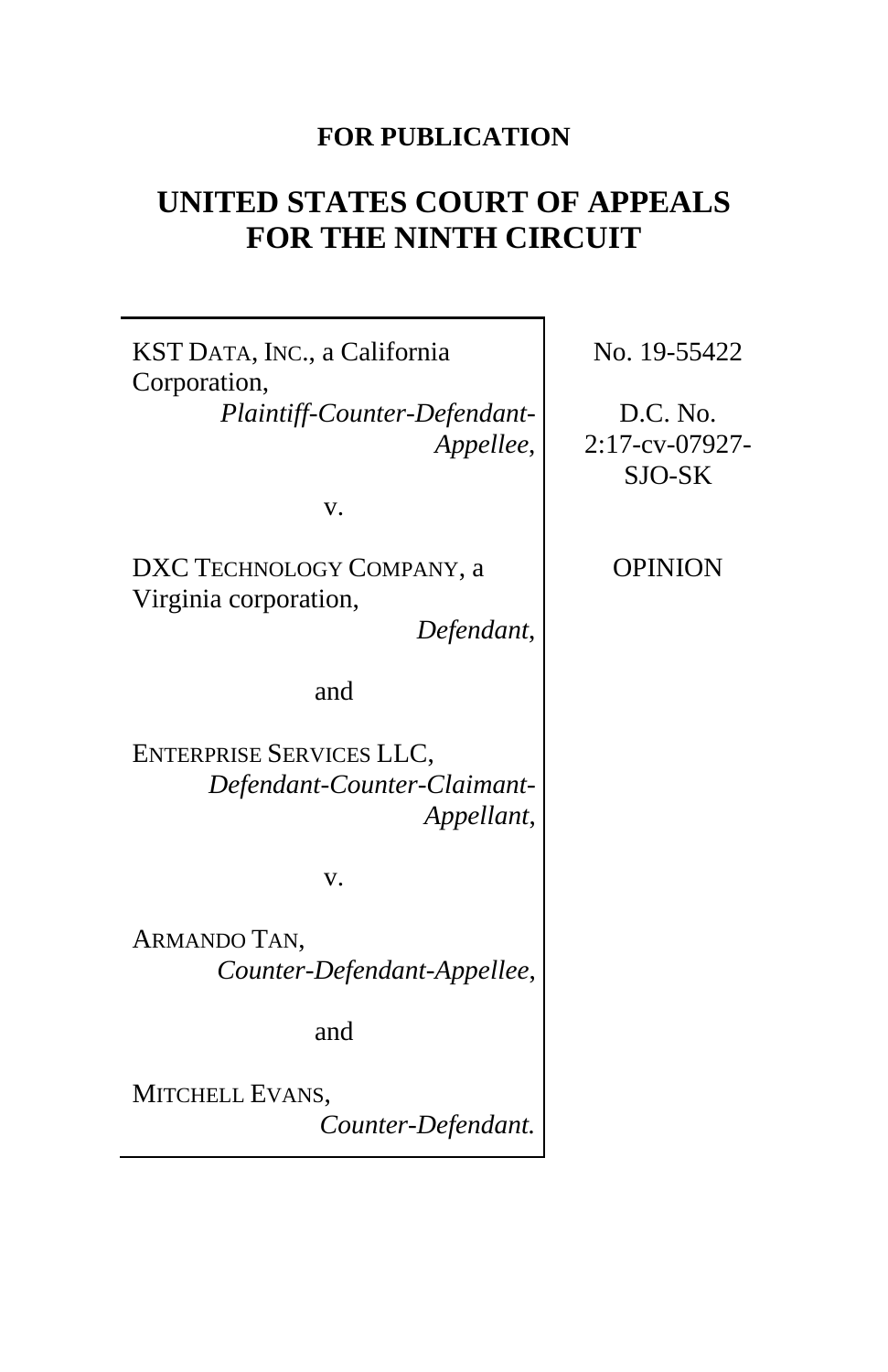Appeal from the United States District Court for the Central District of California S. James Otero, District Judge, Presiding

> Argued and Submitted July 6, 2020 Pasadena, California

> > Filed November 17, 2020

Before: Richard A. Paez and Bridget S. Bade, Circuit Judges, and Eric F. Melgren,**[\\*](#page-1-0)** District Judge.

Opinion by Judge Melgren

## **SUMMARY[\\*\\*](#page-1-1)**

## **Affirmative Defenses**

The panel affirmed in part, and reversed in part, the district court's judgment in an action concerning a contractual dispute between Enterprise Services, LLC and KST Data, Inc. to provide services to the National Aeronautics and Space Administration.

The district court granted summary judgment sua sponte to KST on its breach of contract claim. Enterprise contended this was error because the district court did not give

<span id="page-1-0"></span>**<sup>\*</sup>** The Honorable Eric F. Melgren, United States District Judge for the District of Kansas, sitting by designation.

<span id="page-1-1"></span>**<sup>\*\*</sup>** This summary constitutes no part of the opinion of the court. It has been prepared by court staff for the convenience of the reader.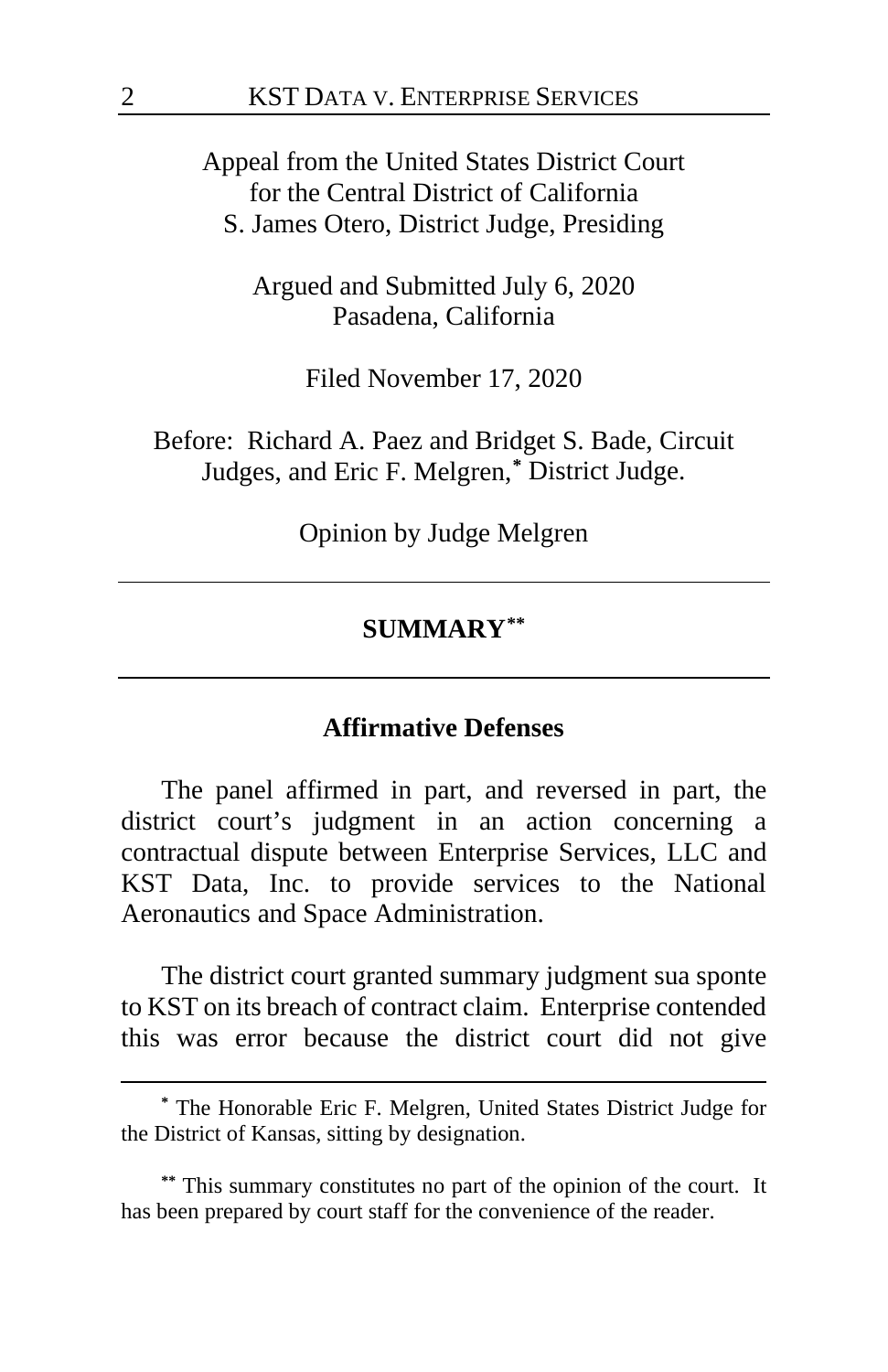Enterprise the opportunity to assert its affirmative defenses. Enterprise raised the defenses in its answers to KST's complaint and first amended complaint, but it did not file an answer to KST's second (and final) amended complaint.

The panel held that the standard of review was de novo review because the issue presented was a legal issue that involved the interpretation of the Federal Rules of Civil Procedure.

The panel held that a defendant is not required to file a new answer reasserting its affirmative defenses when the claim in the amended complaint related to those affirmative defenses remains the same. Specifically, the panel held that by not giving Enterprise notice and the opportunity to assert its affirmative defenses, the district court erred in granting summary judgment sua sponte. The panel further held that Enterprise did not waive its affirmative defenses to the breach of contract claim by not filing an answer to the Second Amended Complaint, where Enterprise had raised the same affirmative defense in the First Amended Complaint.

The panel remanded with instructions for the district court to allow Enterprise to show why KST was not entitled to judgment as a matter of law on KST's breach of contract claim.

The panel addressed remaining issues on appeal in a concurrently filed memorandum disposition.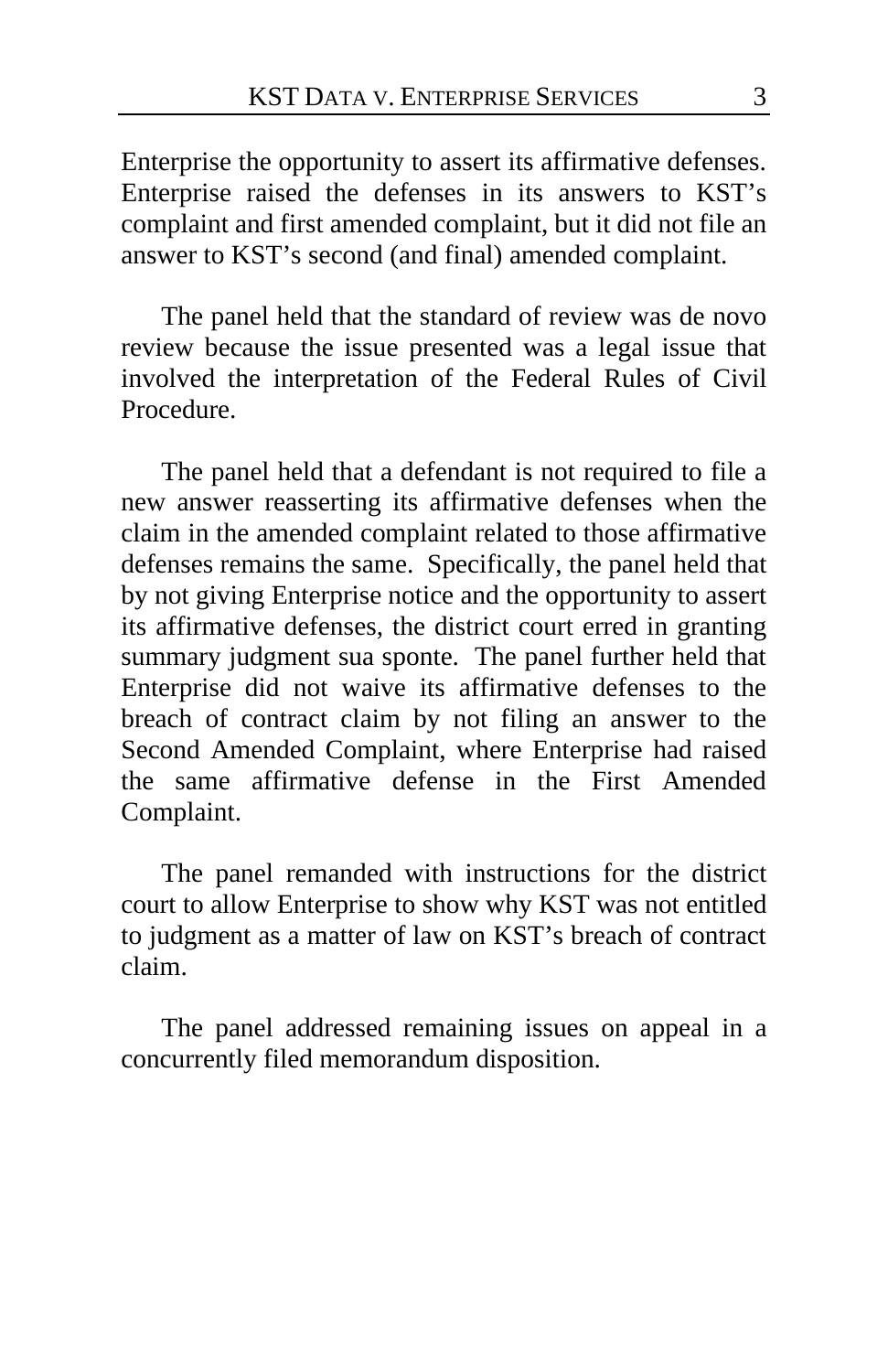## **COUNSEL**

Stephen G. Larson (argued) Hilary Potashner, and Paul A. Rigali, Larson O'Brien LLP, Los Angeles, California; Attison L. Barnes III, Wiley Rein LLP, Washington, D.C.; for Defendant-Counter-Claimant-Appellant.

Nicole R. Van Dyk (argued), Gary S. Lincenberg, Thomas R. Freeman, and Ashley D. Bowman, Bird Marella Boxer Wolpert Nessim Drooks Lincenberg & Rhow P.C., Los Angeles, California, for Plaintiff-Counter-Defendant-Appellee and Counter-Defendant-Appellee.

## **OPINION**

MELGREN, District Judge:

Is a defendant required to file a new answer reasserting its affirmative defenses when the claim in the amended complaint related to those affirmative defenses remains the same? We hold that the defendant is not.

Defendant Enterprise Services, LLC ("ES") entered into a contract with KST Data, Inc. ("KST") to provide services to the National Aeronautics and Space Administration ("NASA"). KST sued ES following ES's nonpayment of invoices totaling over \$5.4 million. In ruling on the parties' summary judgment motions, the district court granted summary judgment sua sponte to KST on its breach of contract claim. ES contends that this ruling was improper because the district court did not give ES the opportunity to assert its affirmative defenses. ES raised these defenses in its answers to KST's complaint and first amended complaint, but it did not file an answer to KST's second (and final)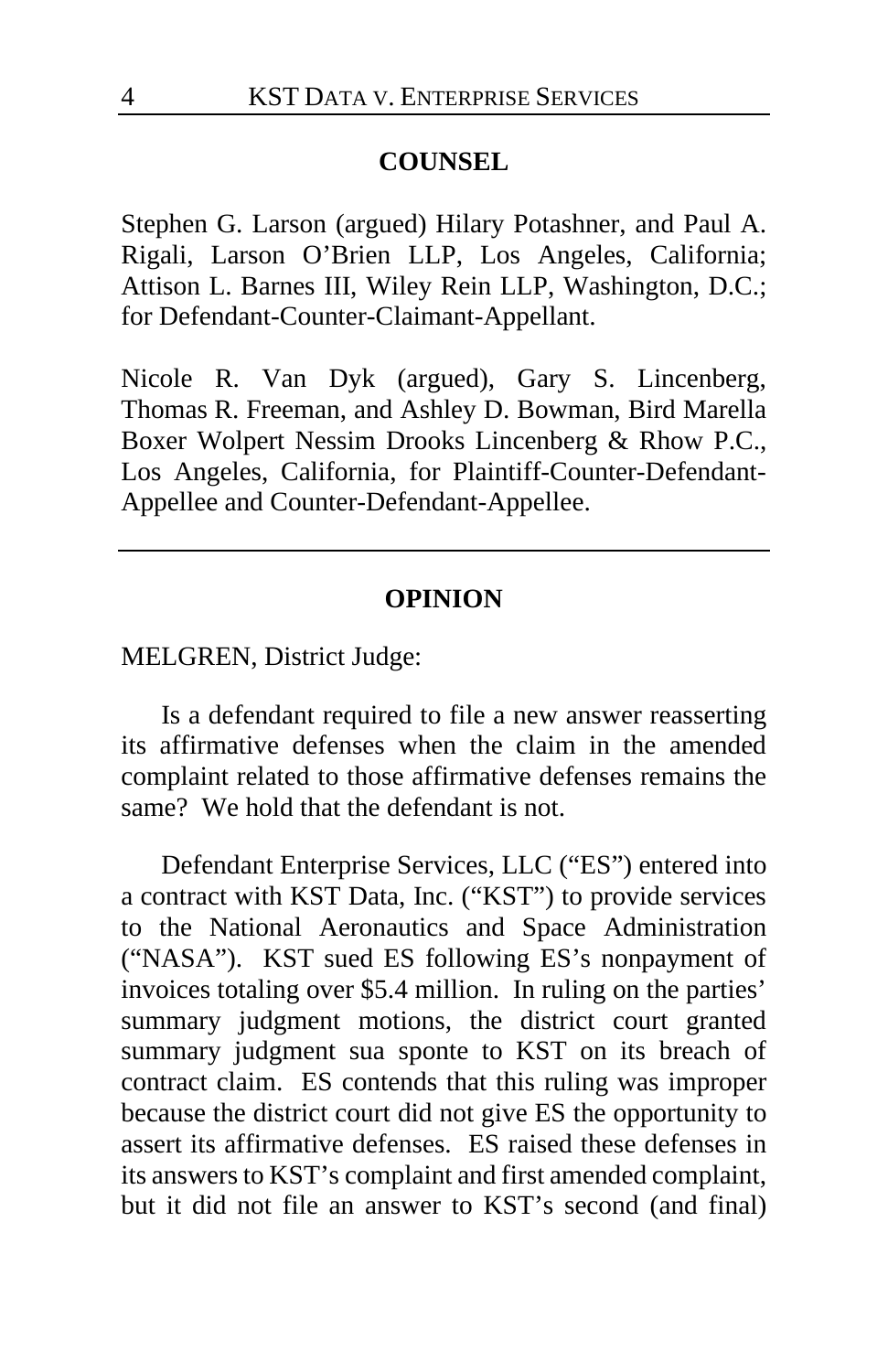amended complaint. In a subsequent order entering judgment against ES on KST's claim, the district court concluded that ES's failure to file an answer to the second amended complaint resulted in a waiver of its affirmative defenses. ES appeals the district court's rulings. We reverse and remand for further proceedings.

## **I**

## **A**

This dispute stems from a contract ES entered into with NASA to provide information technology-related hardware, services, and labor (the "ACES Contract"). As part of the ACES Contract, ES agreed to subcontract a certain percentage of the work to various types of small businesses in exchange for financial incentives. If ES did not meet these requirements, NASA could apply yearly retainage penalties.

ES began working with KST in 2009 while preparing its bid proposal for the ACES Contract. ES alleges that KST was intimately involved in the bidding process for the ACES Contract and helped develop the plan for ES to satisfy the small business requirements. To that end, KST allegedly identified and recommended DME Products and Systems, Inc. ("DME") as a company with whom ES should subcontract to meet multiple small business requirements. KST, however, denies any involvement in the bidding process for the ACES Contract.

After NASA awarded ES the ACES Contract, ES selected KST and DME as first-tier subcontractors. ES entered into a Statement of Work and Resale Master Agreement ("RMA") with KST (the "KST-ES Contract"), the terms of which are not relevant here.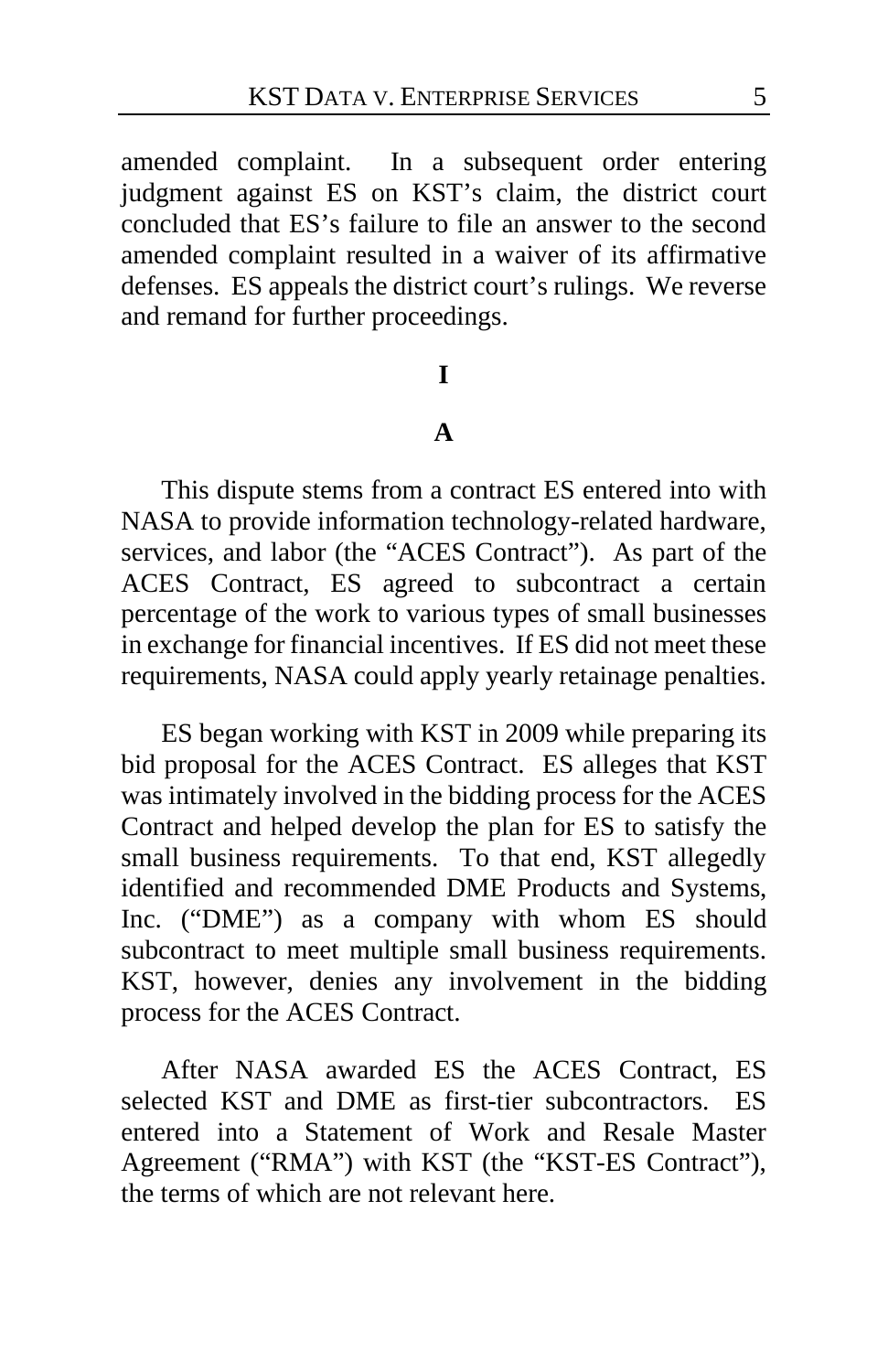In mid-2014, ES received a subpoena from the NASA Inspector General requesting information regarding KST and DME. ES alleges that it learned only at this time that KST was secretly performing work ES had contracted DME to perform as part of its small business requirements. According to ES, KST treated DME as a "pass-through" entity whereby KST performed the work ES contracted to DME despite knowing that DME must perform the work to meet the small business subcontracting requirements of the ACES Contract.

KST, on the other hand, describes its relationship with DME as an oral, second-tier subcontract. KST alleges that it entered into this subcontract when ES engaged DME to perform print management services—services it believed ES had previously intended to subcontract to KST and that KST had already prepared to perform. As payment for providing the print management services, KST received a percentage of the amount DME earned under its purchase orders from ES each month.

In December 2014, NASA determined that KST's and ES's alleged arrangement violated the small business subcontracting plan in the ACES Contract. NASA imposed a \$5.4 million retainage penalty against ES. As a result, ES withheld payment to KST of amounts invoiced under the KST-ES Contract equal to the amount NASA withheld from ES. ES took this action in reliance upon the indemnification provision of the RMA.**[1](#page-5-0)**

<span id="page-5-0"></span>**<sup>1</sup>** The RMA's indemnification provision is set forth and discussed in the concurrently filed memorandum disposition.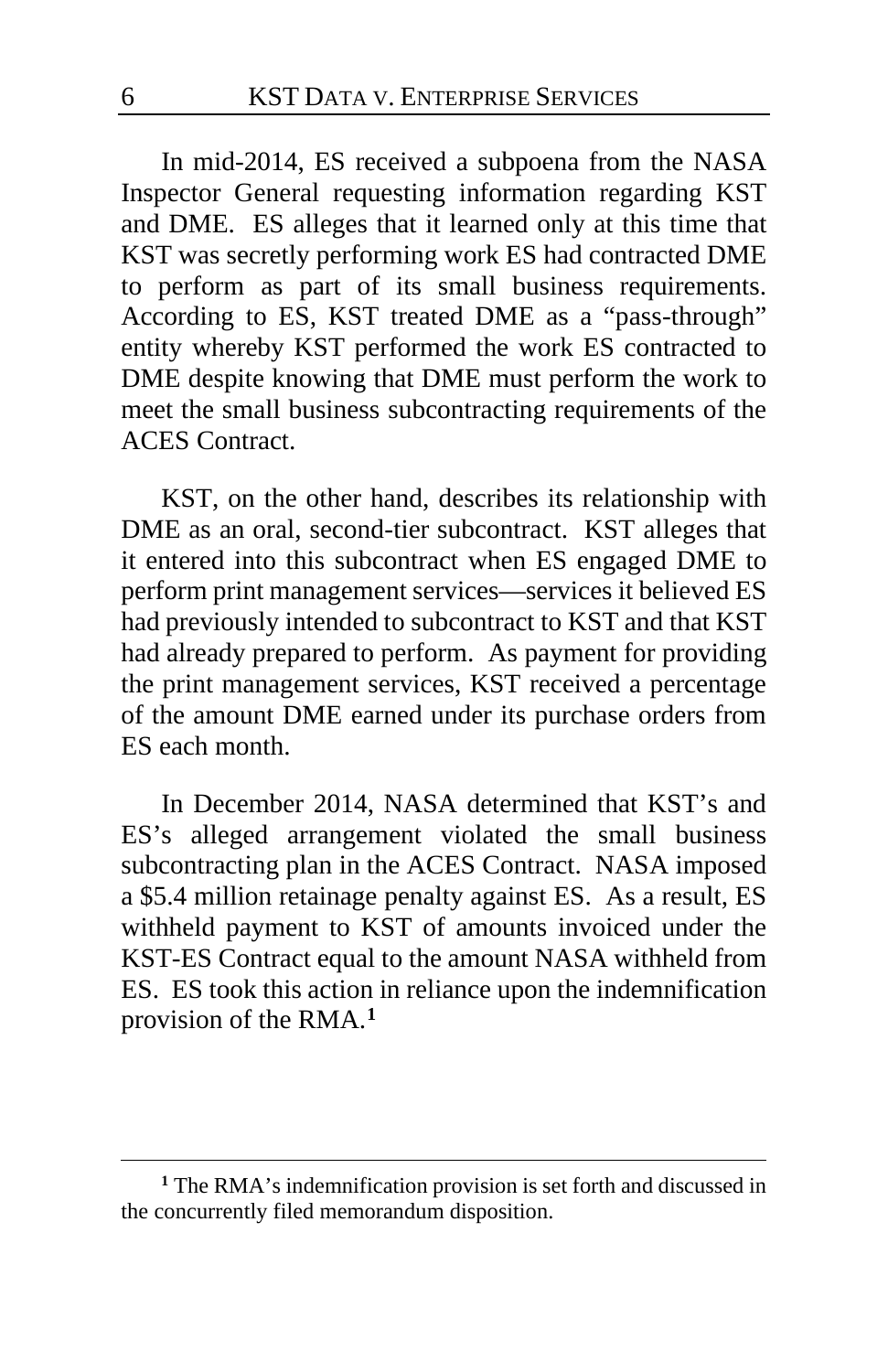#### **B**

KST filed its Complaint in September 2017 in the Superior Court of California for the County of Los Angeles. The case was ultimately removed to the Central District of California. KST subsequently filed a First Amended Complaint asserting claims for (1) breach of contract, (2) breach of the covenant of good faith and fair dealing, (3) unjust enrichment, and (4) quantum meruit. ES filed an Answer and affirmative defenses and asserted counterclaims against KST for breach of contract and other claims.

Upon ES's motion, the district court dismissed KST's claims for breach of the covenant of good faith and fair dealing, unjust enrichment, and quantum meruit and granted KST ten days to file and serve a second amended complaint. It also invited ES to file an answer within ten days thereafter.

KST filed a Second Amended Complaint, again asserting claims for breach of contract, breach of the covenant of good faith and fair dealing, unjust enrichment, and quantum meruit. ES again moved to dismiss all but the breach of contract claim. The district court granted ES's motion without leave to amend. Thus, KST's only remaining claim in the Second Amended Complaint was for breach of contract. ES did not file an answer to the Second Amended Complaint.

The parties subsequently moved for summary judgment on their remaining claims. The district court granted KST's motion for summary judgment against ES on its counterclaims for breach of contract, and denied ES's motion for summary judgment on the same claim. The district court also denied ES's motion for summary judgment against KST on KST's breach of contract claim, and granted summary judgment sua sponte for KST against ES on KST's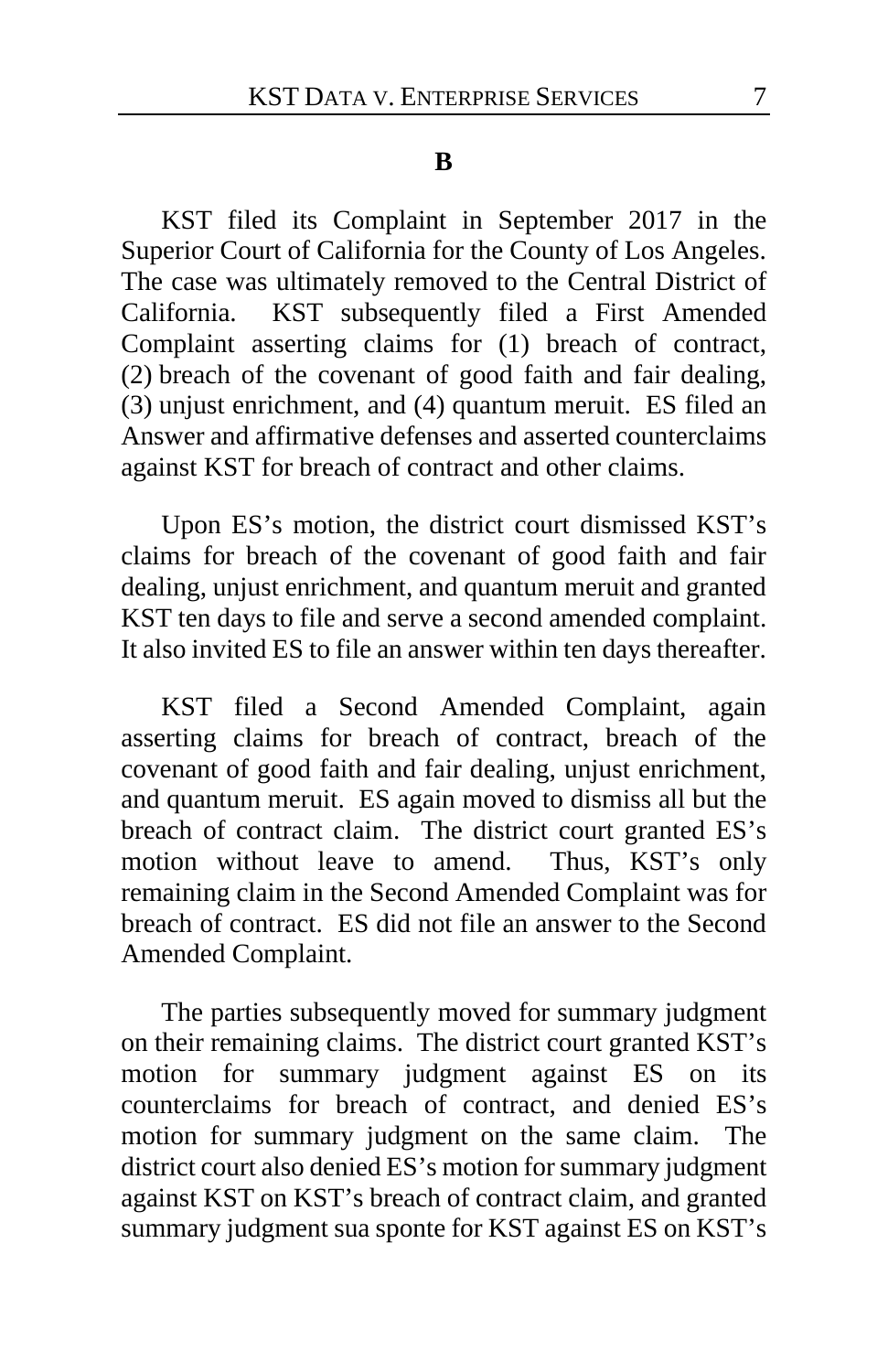breach of contract claim. The district court reasoned that because KST did not breach the KST-ES Contract, "ES necessarily breached its contractual obligations to KST when it withheld payments to KST."

Shortly thereafter, KST moved for entry of judgment on its breach of contract claim. ES argued in response that KST could not recover damages for breach of contract because of its affirmative defenses of unclean hands, fraud, and misrepresentation. This was ES's first opportunity to raise its affirmative defenses. The district court, however, rejected ES's argument. It found that ES had not filed an answer to the Second Amended Complaint that pled these affirmative defenses. Although ES raised these defenses in its Answer to the First Amended Complaint, the district court determined that the First Amended Complaint was no longer the operative complaint and that "[a]s soon as KST filed a Second Amended Complaint, ES needed to file a new answer that specified its affirmative defenses." Because ES did not file a new answer, the district court held that it waived its affirmative defenses. The district court therefore concluded that KST was entitled to damages and prejudgment interest to remedy ES's breach of contract.

ES timely appealed the district court's summary judgment and entry of judgment orders. At issue in this opinion are the district court's rulings that KST was entitled to summary judgment sua sponte on its breach of contract claim and that ES waived its affirmative defenses by failing to reassert them in a new answer in response to KST's Second Amended Complaint. We address the remaining issues on appeal in a concurrently filed memorandum disposition.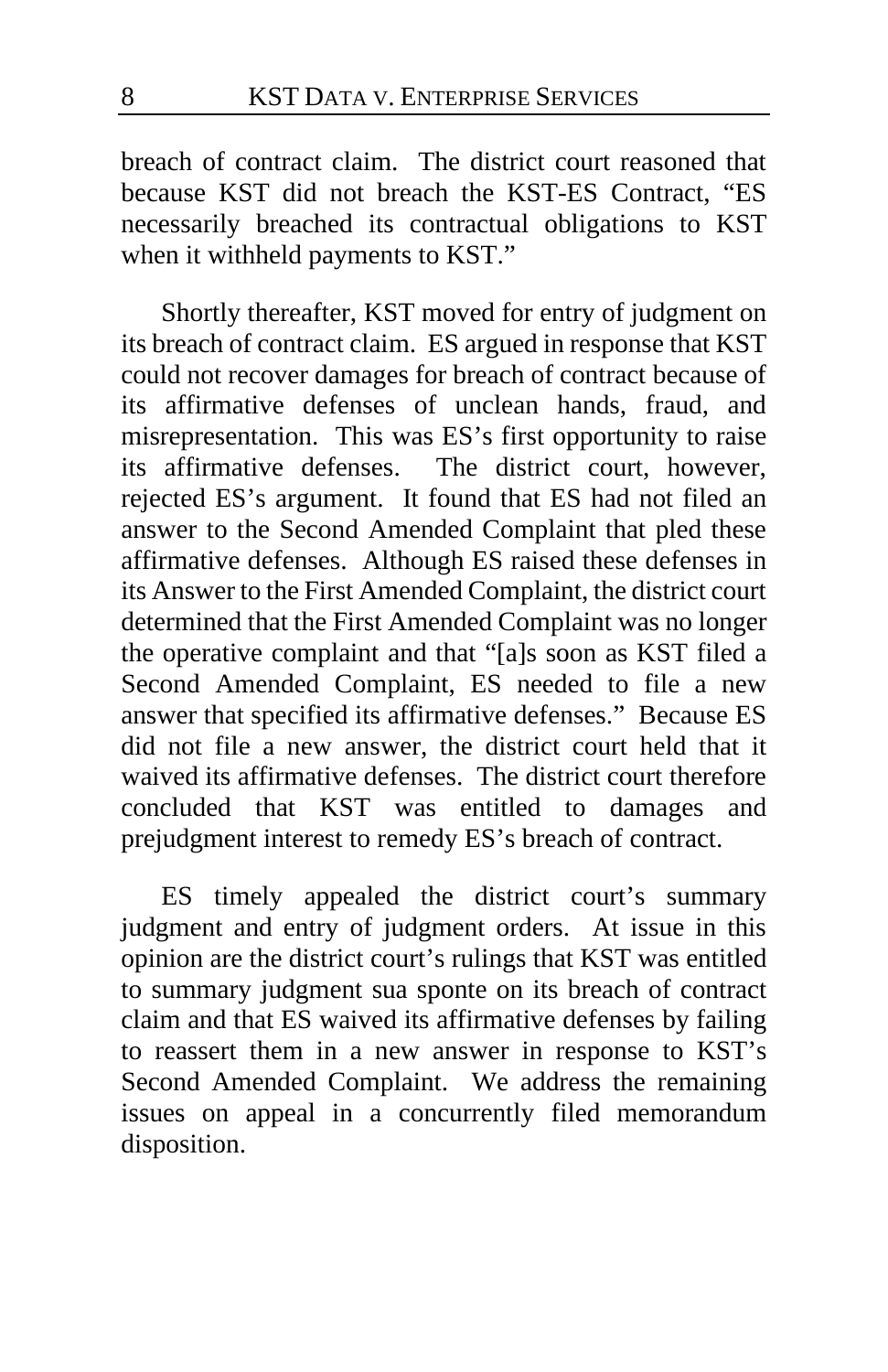## **II**

We have jurisdiction under 28 U.S.C. § 1291. We review de novo a district court's decision to grant summary judgment. *Evanston Ins. Co. v. OEA, Inc.*, 566 F.3d 915, 918–19 (9th Cir. 2009). As to the district court's determination that ES waived its affirmative defenses, the parties dispute the appropriate standard of review. ES contends that we should apply de novo review, relying on *Harbeson v. Parke Davis, Inc.*, 746 F.2d 517 (9th Cir. 1984). In that case, we stated, "A question concerning the waiver of an affirmative defense involves the interpretation of Rule 8(c) of the Federal Rules of Civil Procedure and, as such, is a question of law reviewed de novo." *Id*. at 520. KST contends that we should review the district court's decision for an abuse of discretion. It relies on a more recent line of our cases holding that the district court has discretionary authority to allow a defendant to plead an affirmative defense in a subsequent motion absent prejudice to the opposing party. *See Alcarmen v. J.P. Morgan Chase Bank*, No. 13-CV-1575 YGR, 2014 WL 3368647, at \*5 (N.D. Cal. July 8, 2014) (citing cases, including *Simmons v. Navajo Cnty.*, 609 F.3d 1011, 1023 (9th Cir. 2010), *overruled on other grounds by Castro v. Cnty. of Los Angeles*, 833 F.3d 1060 (9th Cir. 2016) (en banc); *Ledo Fin. Corp. v. Summers*, 122 F.3d 825, 827 (9th Cir. 1997); *Camarillo v. McCarthy*, 998 F.2d 638, 639 (9th Cir. 1993)). None of the cases cited by the parties involve the unique question presented here: Does the filing of an amended complaint require the defendant to file a new answer specifying its affirmative defenses when the claims in the amended complaint remain unchanged? Because this is a legal issue that involves the interpretation of the Federal Rules of Civil Procedure, we apply de novo review. *See Oja v. U.S. Army Corps of Eng'rs*, 440 F.3d 1122, 1127 (9th Cir. 2006) ("We . . .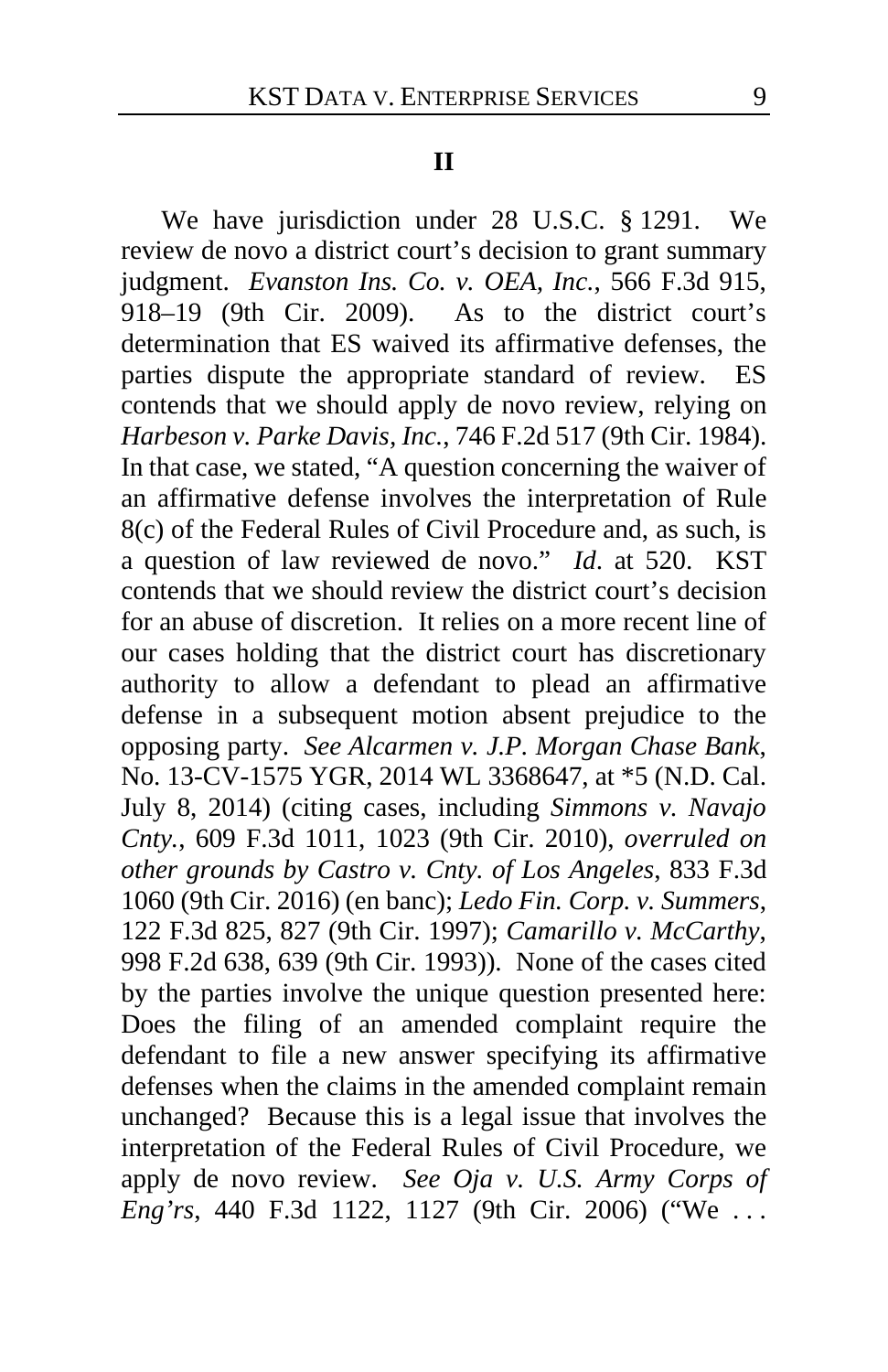review *de novo* the district court's application of the Federal Rules of Civil Procedure . . . ."); *United States v. Clifford Matley Family Tr.*, 354 F.3d 1154, 1159 n.4 (9th Cir. 2004) ("We review de novo interpretations of the Federal Rules of Civil Procedure.") (citing *DP Aviation v. Smiths Indus. Aerospace & Def. Sys., Ltd.*, 268 F.3d 829, 846 (9th Cir. 2001)).

## **III**

## **A**

Under Federal Rule of Civil Procedure 56(f), a district court may sua sponte grant summary judgment if the nonmovant has "notice and a reasonable time to respond." But, "the propriety of granting summary judgment in favor of a party who did not so move is often a 'close question.'" *Kassbaum v. Steppenwolf Prod., Inc.*, 236 F.3d 487, 494 (9th Cir. 2000) (quoting *Sohappy v. Hodel*, 911 F.2d 1312, 1320 (9th Cir. 1990)). Before granting the nonmovant judgment, "great care must be exercised to assure that the original movant has had an adequate opportunity to show that there is a genuine issue and that his [or her] opponent is not entitled to judgment as a matter of law." *Id*. (quoting *Ramsey v. Coughlin*, 94 F.3d 71, 74 (2d Cir. 1996)).

ES moved for summary judgment on KST's breach of contract claim, and thus, in its summary judgment motion, ES argued that KST could not satisfy the elements of that claim. ES was not required to, and in fact did not, assert its affirmative defenses at that time. *See Zivkovic v. S. Cal. Edison Co*., 302 F.3d 1080, 1088 (9th Cir. 2002) ("A defense which demonstrates that [the] plaintiff has not met its burden of proof is not an affirmative defense."); *Moore v. Millennium Acquisitions, LLC*, No. 14-CV-01402-LJO, 2015 WL 769740, at \*3 (E.D. Cal. Feb. 23, 2015) (holding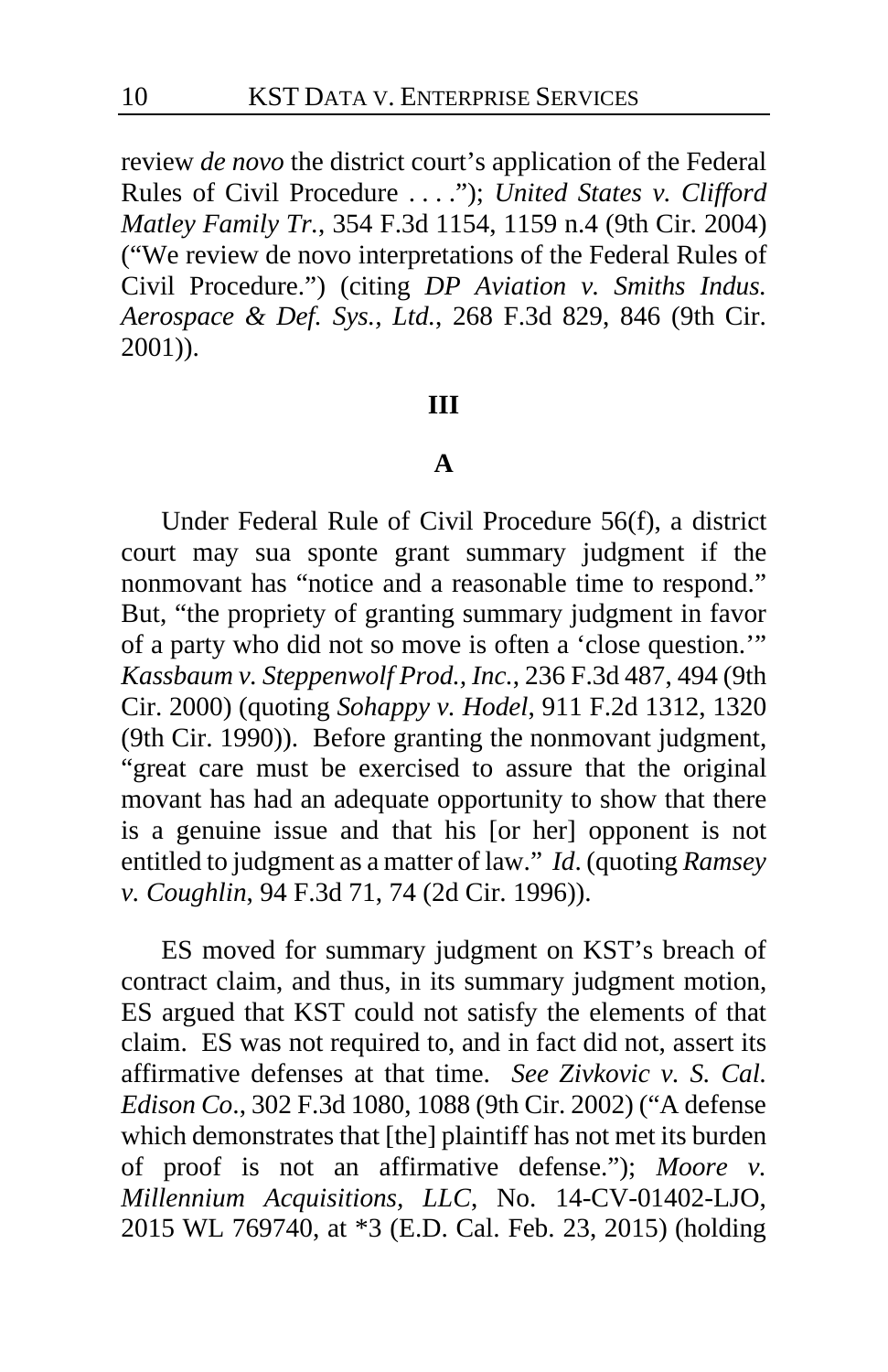that a defendant may attack the plaintiff's case-in-chief by arguing the plaintiff cannot meet his burden of proof on claims, and it is unnecessary to raise an affirmative defense based on such theory). The district court did not address ES's affirmative defenses in its order granting KST summary judgment, and instead, summarily concluded that KST was entitled to judgment as a matter of law. By not giving ES notice and the opportunity to assert its affirmative defenses, the district court erred in granting summary judgment sua sponte.

#### **B**

The district court did not commit reversible error, however, if ES waived its affirmative defenses by failing to assert them in response to the Second Amended Complaint. KST argues that by filing a Second Amended Complaint, ES's Answer and affirmative defenses filed in response to KST's First Amended Complaint were rendered moot, and thus ES was required to file a new answer and affirmative defenses in response to the Second Amended Complaint. KST argues that by failing to do so, ES waived its right to assert any of its affirmative defenses in response to KST's breach of contract claim.

We have not addressed when a defendant is required to reassert its affirmative defenses in response to an amended pleading. Federal Rule of Civil Procedure 8(c) requires a party to "affirmatively state any avoidance or affirmative defense" in response to a pleading. Generally, an affirmative defense that is not asserted in an answer to the complaint is waived or forfeited by the defendant. *John R. Sand & Gravel Co. v. United States*, 552 U.S. 130, 133 (2008) (citing Fed. R. Civ. P.  $8(c)(1)$ ,  $12(b)$ ,  $15(a)$ ). But the circumstances of this case do not allow for the simple application of this rule. Here, ES asserted its affirmative defenses—in response to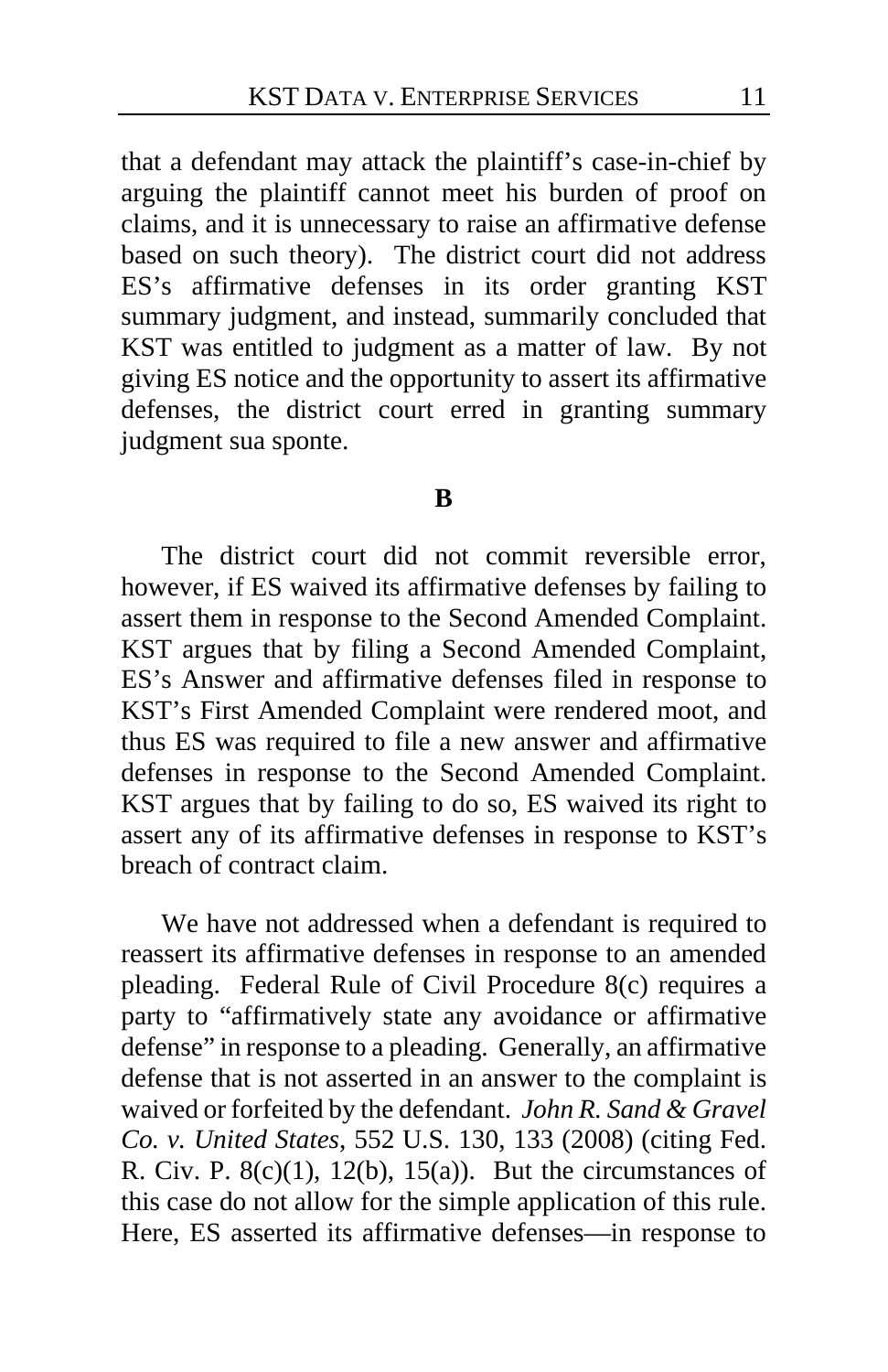the Complaint and First Amended Complaint. ES claims that it was not required to restate these defenses in response to the same breach of contract claim in the Second Amended Complaint.

ES asks us to adopt the rulings of several federal district courts in California that have held it is the defendant's option to file an answer to an amended complaint. *Stanley Works v. Snydergeneral Corp.*, 781 F. Supp. 659, 664–65 (E.D. Cal. 1990) (citing Wright, Miller & Kane, 6 Federal Practice and Procedure § 1476, pp. 558–59 (1990)); *Hazeltine v. Hicks*, No. 14-cv-00056-DAD-GSA-PC, 2016 WL 6716469, at \*1 (E.D. Cal. Nov. 14, 2016); *Upek, Inc. v. Authentec, Inc.*, No. 10-424-JF-PVT, 2010 WL 2681734, at \*3 (N.D. Cal. July 6, 2010). These district courts concluded that the defendant may file a new answer if "the . . . [a]mended [c]omplaint makes allegations that change the theory or scope of the case." *Stanley Works*, 781 F. Supp. at 665 (citation omitted). But when an amended complaint "does not add new parties, new claims, or significant new factual allegations, . . . the previously filed response to the original pleading [will] suffice." *Upek*, 2010 WL 2681734, at \*3 (quoting *Kraft v. Arden*, No. CV 07-487-PK, 2009 WL 73869, at \*7 (D. Or. Jan. 8, 2009)).

KST does not present any definitive authority stating that a defendant must file an answer to an amended complaint regardless of whether the amended complaint contains new claims or factual allegations. Instead, it simply argues that ES failed to comply with Federal Rule of Civil Procedure  $15(a)(3)$ . That Rule provides, "Unless the court orders otherwise, any required response to an amended pleading must be made within the time remaining to respond to the original pleading or within 14 days after service of the amended pleading, whichever is later." According to KST,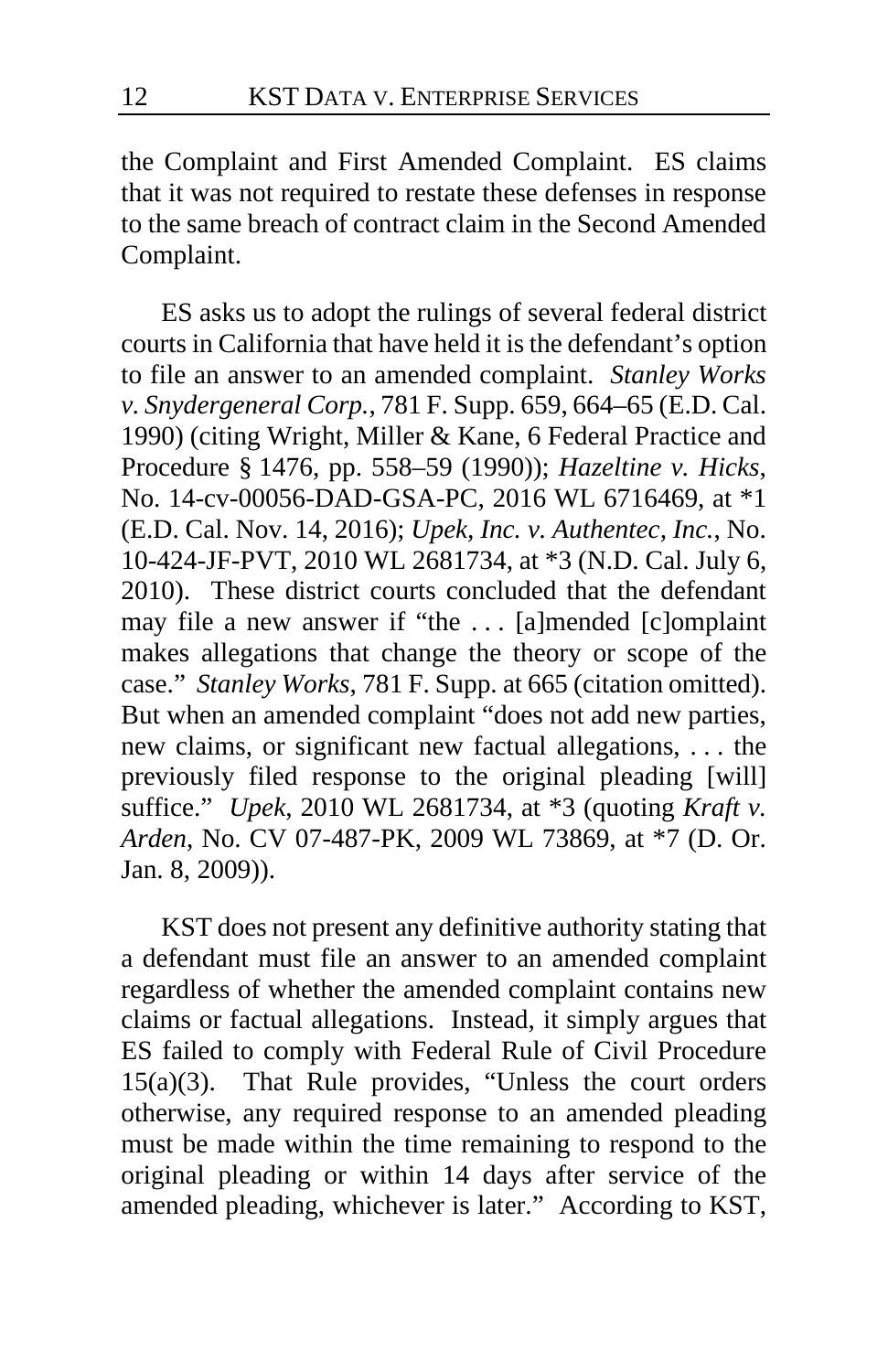the district court ordered ES to file an answer within ten days of KST filing its Second Amended Complaint. But the district court's order only invited ES to file an answer. It did not require it. Furthermore, by its plain terms, Rule 15(a)(3) does not render a prior response to a prior pleading moot and require the filing of a new answer.

KST also cites several cases in support of its argument, but they are distinguishable. Two of these cases involve defendants who responded to amended complaints and later sought to assert affirmative defenses or factual allegations not included in their responses. *See Moore v. Chase, Inc.*, No. 14-cv-01178, 2016 WL 866121, at \*6 (E.D. Cal. Mar. 7, 2016) (concluding that the defendant waived the affirmative defense because it was not pleaded in the defendant's answer to the plaintiff's amended complaint); *Stanley v. Broward Cnty. Sheriff*, 773 F. App'x 1065, 1070 n.3 (11th Cir. 2019) (finding that the defendant, who filed an answer in response to the amended complaint, could not rely on statements in the earlier answer to a previous complaint). And the third case only recites Rule  $15(a)(3)$  and extends the defendant's time to respond to the amended complaint. *See In re DirecTV Early Cancellation Litig.*, 738 F. Supp. 2d 1062, 1092 (C.D. Cal. 2010) (quoting Rule 15(a)(3) and predicting that the defendant would seek an extension of time to file an answer to the amended complaint and preemptively extending the time for the defendant to respond). These cases do not involve the unique situation here—where the defendant did not respond to an amended complaint because it had filed an answer to the previous complaint that contained the same claim.

We are persuaded that the analysis in *Stanley Works*, *Hazeltine*, and *Upek* is correct. A defendant is not required to file a new answer to an amended complaint when the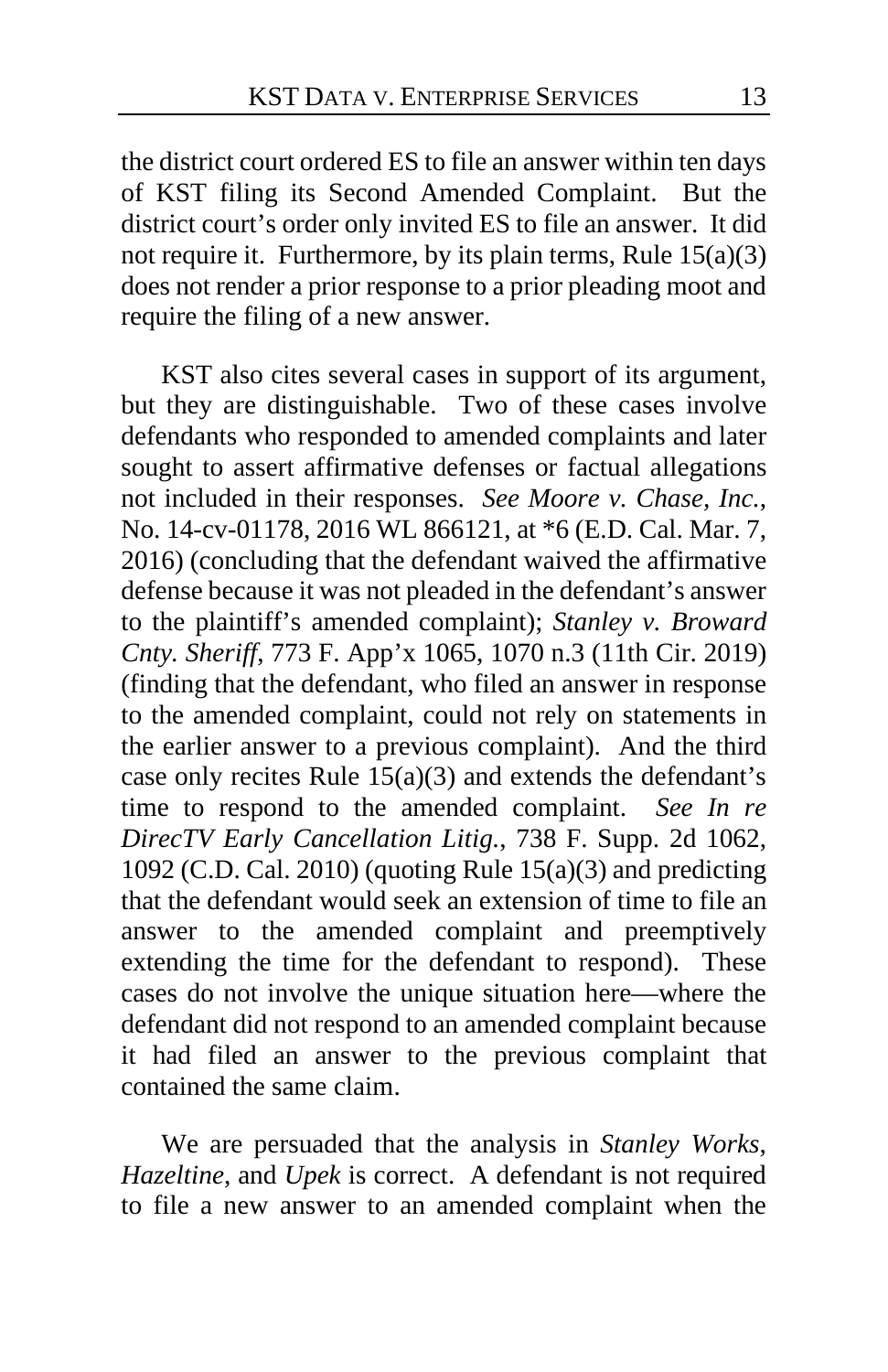allegations in the amended complaint do not "change the theory or scope of the case." *Stanley Works*, 781 F. Supp. at 665. Here, the Second Amended Complaint contained the same material allegations with respect to the breach of contract claim as the First Amended Complaint. Therefore, ES did not waive its affirmative defenses to that claim by not filing an answer to the Second Amended Complaint.**[2](#page-13-0)**

## **IV**

ES was not required to respond and reassert its affirmative defenses to KST's Second Amended Complaint because ES had already asserted those affirmative defenses in response to the same breach of contract claim in the First Amended Complaint. Before granting summary judgment sua sponte in favor of KST, the district court should have given ES notice and an opportunity to assert its affirmative defenses in response to KST's breach of contract claim. We therefore reverse the grant of summary judgment and entry of judgment in favor of KST and remand with instructions

<span id="page-13-0"></span>**<sup>2</sup>** KST also argues that ES should have sought leave to amend its pleading. A district court has discretion to allow a party to raise an affirmative defense after the pleading stage absent prejudice to the opposing party. *Simmons v. Navajo Cnty.*, 609 F.3d 1011, 1023 (9th Cir. 2010), *overruled on other grounds by Castro v. Cnty. of Los Angeles*, 833 F.3d 1060 (9th Cir. 2016) (en banc). KST contends that because ES never sought the district court's discretion to amend its pleading, it cannot argue now that the district court abused its discretion in failing to allow it to litigate its affirmative defenses. But, as discussed above, the district court's discretion is not at issue here because it did not rely on *Simmons* in concluding that ES waived its affirmative defenses. Instead, the district court held that the First Amended Complaint was not the operative complaint in the litigation, and as soon as KST filed the Second Amended Complaint, ES was required to file a new answer and affirmative defenses. Thus, KST's argument is inapplicable to the issue before the court.